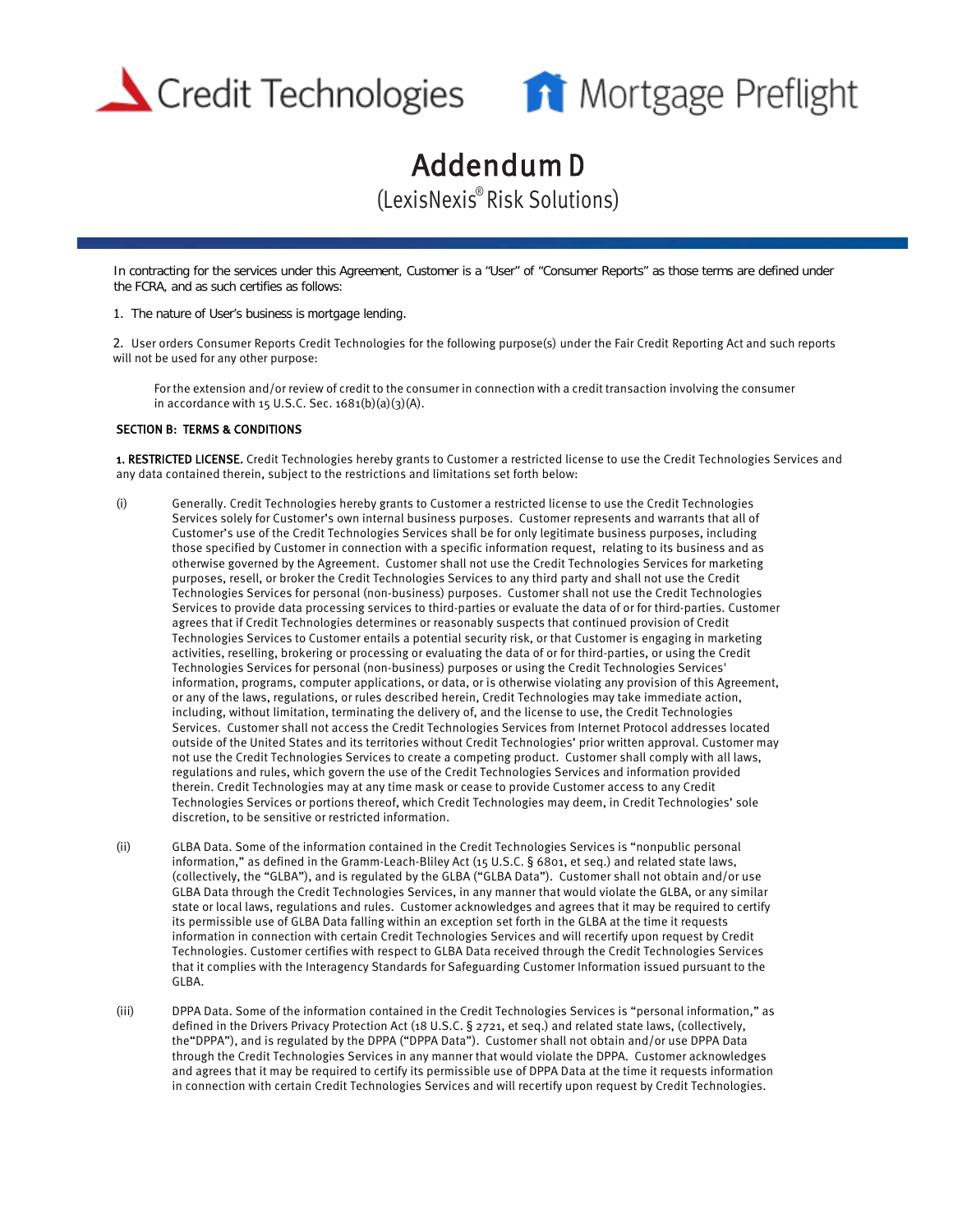- (iv) Social Security and Driver's License Numbers. Credit Technologies may in its sole discretion permit Customer to access QA Data (as previously defined). If Customer is authorized by Credit Technologies to receive QA Data, and Customer obtains QA Data through the Credit Technologies Services, Customer certifies it will not use the QA Data for any purpose other than as expressly authorized by Credit Technologies policies, the terms and conditions herein, and applicable laws and regulations. In addition to the restrictions on distribution otherwise set forth in Paragraph 2 below, Customer agrees that it will not permit QA Data obtained through the Credit Technologies Services to be used by an employee or contractor that is not an Authorized User with an Authorized Use. Customer agrees it will certify, in writing, its uses for QA Data and recertify upon request by Credit Technologies. Customer may not, to the extent permitted by the terms of this Agreement, transfer QA Data via email or ftp without Credit Technologies' prior written consent. However, Customer shall be permitted to transfer such information so long as: 1) a secured method (for example, sftp) is used, 2) transfer is not to any third-party, and 3) such transfer is limited to such use as permitted under this Agreement. Credit Technologies may at any time and for any or no reason cease to provide or limit the provision of QA Data to Customer.
- (v) Copyrighted and Trademarked Materials. Customer shall not remove or obscure any trademarks, copyright notices or other notices contained on materials accessed through the Credit Technologies Services.
- (vi) National Change of Address Database. Credit Technologies is a licensee of the United States Postal Service's NCOALINK database ("NCOA Database"). The information contained in the NCOA Database is regulated by the Privacy Act of 1974 and may be used only to provide a mailing list correction service for lists that will be used for preparation of mailings. If Customer receives all or a portion of the NCOA Database through the Credit Technologies Services, Customer hereby certifies to Credit Technologies that it will not use such information for any other purpose. Prior to obtaining or using information from the NCOA Database, Customer agrees to complete, execute and submit to Credit Technologies the NCOA Processing Acknowledgment Form.
- (vii) Additional Terms. Certain materials contained within the Credit Technologies Services are subject to additional obligations and restrictions. Without limitation, these services include news, business information (e.g., Dun & Bradstreet reports), and federal legislative and regulatory materials. To the extent that Customer receives such materials through the Credit Technologies Services, Customer agrees to comply with the General Terms and Conditions for Use of Credit Technologies Ser[vices contained at the following webs](https://www.lexisnexis.com/terms/general)ite: www.lexisnexis.com/terms/general (the "General Terms"). The General Terms are hereby incorporated into this Agreement by reference.
- (viii) Fair Credit Reporting Act Obligations. Customer certifies that when using the Credit Technologies Services, it will comply with all applicable provisions of the FCRA and all other applicable federal, state and local legislation, regulations and rules. Without limiting the generality of the foregoing, Customer certifies that:
	- (a) Customer will comply with all applicable provisions of the California Credit Reporting Agencies Act and any related regulations; and
	- (b) Customer will comply with all Vermont statutes and regulations on fair credit reporting, including but not limited to, obtaining the consent of Vermont residents prior to obtaining any information on Vermont residents through these Credit Technologies Services. In addition, Customer certifies it has a permissible purpose under the FCRA for obtaining a Consumer Report as set forth in this Agreement. Customer acknowledges that Credit Technologies has provided the "Notice to Users of Consumer Reports", attached hereto as Attachment A, which informs users of consumer. reports of their legal obligations under the FCRA.
- (ix) MVR Data. If Customer is permitted to access Motor Vehicle Records ("MVR Data") from Credit Technologies, without in any way limiting Customer's obligations to comply with all state and federal laws governing use of MVR Data, the following specific restrictions apply and are subject to change:
	- (a) Customer shall not use any MVR Data provided by Credit Technologies, or portions of information contained therein, to create or update a file that Customer uses to develop its own source of driving history information.
	- (b) As requested by Credit Technologies , Customer shall complete any state forms that Credit Technologies is legally or contractually bound to obtain from Customer before providing Customer with MVR Data.
	- (c) Credit Technologies (and certain Third-Party vendors) may conduct reasonable and periodic audits of Customer's use of MVR Data. Further, in response to any audit, Customer must be able to substantiate the reason for each MVR Data order.
- (x) American Board of Medical Specialties ("ABMS") Data. If Customer is permitted to access ABMS Data from Credit Technologies , Customer shall not use , nor permit others to use, ABMS Data for purposes of determining, monitoring, tracking, profiling or evaluating in any manner the patterns or frequency of physicians' prescriptions or medications, pharmaceuticals, controlled substances, or medical devices for use by their patients.
- (xi) HIPAA. Customer represents and warrants that Customer will not provide Credit Technologies with any Protected Health Information (as that term is defined in 45 C.F.R. Sec. 160.103) or with Electronic Health Records or Patient Health Records (as those terms are defined in 42 U.S.C. Sec. 17921(5), and 42 U.S.C. Sec. 17921(11), respectively) or with information from such records without the execution of a separate agreement between the parties.
- (xii) Retention of Records. For uses of GLB Data, DPPA Data and MVR Data, as described in Sections 1(ii), 1(iii) and 1(ix), Customer shall maintain for a period of five (5) years a complete and accurate record (including consumer identity, purpose and, if applicable, consumer authorization) pertaining to every access to such data.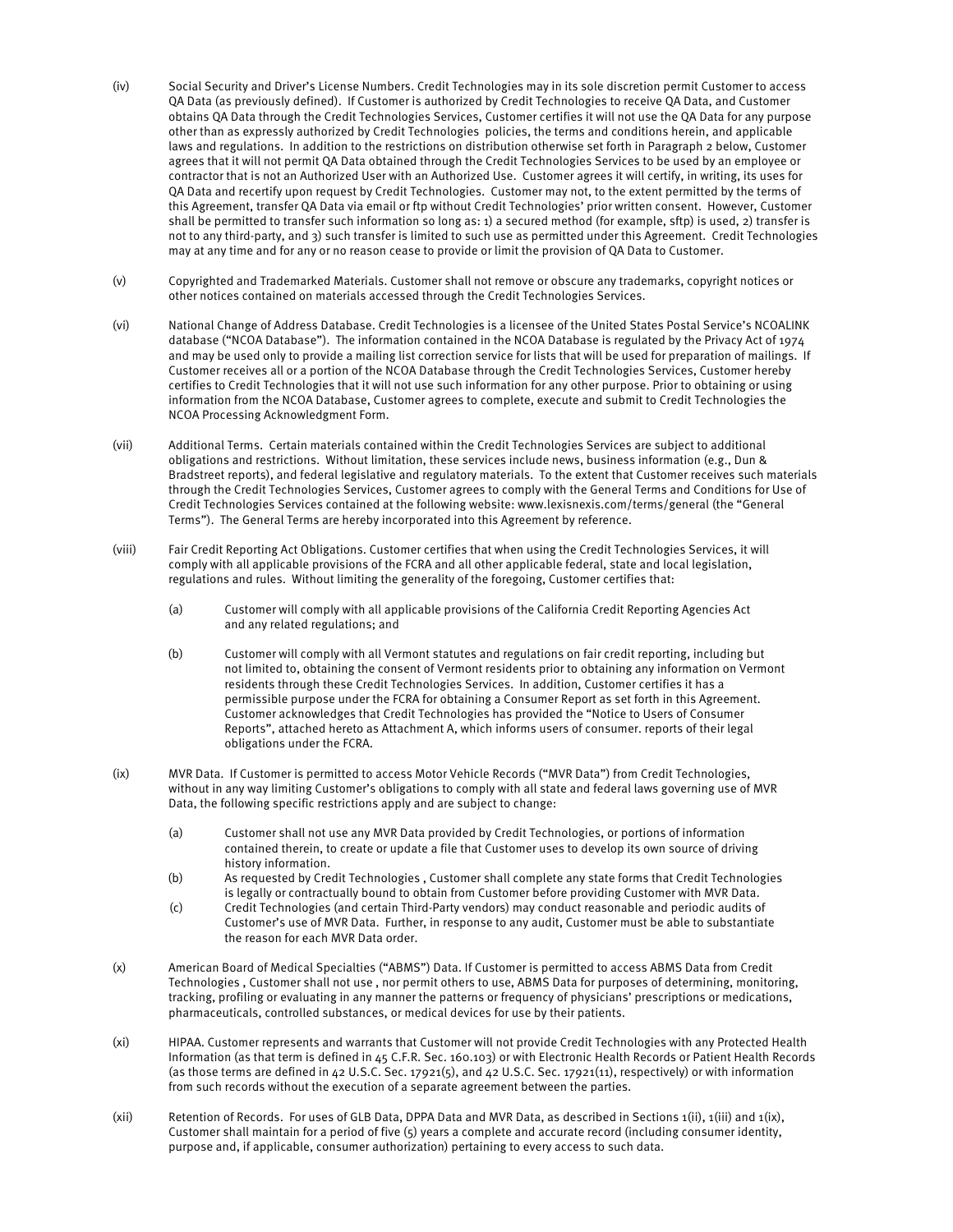(xiii) Economic Sanctions Laws. Customer acknowledges that Credit Technologies is subject to economic sanctions laws, including but

not limited to those enforced by the U.S. Department of the Treasury's Office of Foreign Assets Control ("OFAC"), the European Union, and the United Kingdom. Accordingly, Customer shall comply with all economic sanctions laws of the United States, the European Union, and the United Kingdom. Customer shall not provide access to Credit Technologies Services to any individuals identified on OFAC's list of Specially Designated Nationals ("SDN List"), the UK's HM Treasury's Consolidated List of Sanctions Targets, or the EU's Consolidated List of Persons, Groups, and Entities Subject to EU Financial Sanctions. Customer shall not take any action, which would place Credit Technologies in a position of noncompliance with any such economic sanctions laws

2. SECURITY. Customer acknowledges that the information available through the Credit Technologies Services may include personally identifiable information and it is Customer's obligation to keep all such accessed information confidential and secure. Accordingly, Customer shall (a) restrict access to Credit Technologies Services to those employees who have a need to know as part of their official duties; (b) ensure that none of its employees shall (i) obtain and/or use any information from the Credit Technologies Services for personal reasons, or (ii) transfer any information received through the Credit Technologies Services to any party except as permitted hereunder; (c) keep all user identification numbers, and related passwords, or other security measures (collectively, "User IDs") confidential and prohibit the sharing of User IDs; (d) immediately deactivate the User ID of any employee who no longer has a need to know, or for terminated employees on or prior to the date of termination; (e) in addition to any obligations under Paragraph 1, take all commercially reasonable measures to prevent unauthorized access to, or use of, the Credit Technologies Services or data received therefrom, whether the same is in electronic form or hard copy, by any person or entity; (f) maintain and enforce data destruction procedures to protect the security and confidentiality of all information obtained through Credit Technologies Services as it is being disposed; (g) unless otherwise required by law, purge all information received through the Credit Technologies Services and stored electronically or on hard copy by Customer within ninety (90) days of initial receipt; (h) be capable of receiving the Credit Technologies Services where the same are provided utilizing "secure socket layer," or such other means of secure transmission as is deemed reasonable by Credit Technologies; (i) not access and/or use the Credit Technologies Services via mechanical, programmatic, robotic, scripted or othe[r automated search means, other than](http://www.lexisnexis.com/terms/general)  through batch or machine-to-machine applications approved by Credit Technologies ; and (j) take all steps to protect their networks and computer environments, or those used to access the Credit Technologies Services, from compromise. Customer agrees that on at least a quarterly basis it will review searches performed by its User IDs to ensure that such searches were performed for a legitimate business purpose and in compliance with all terms and conditions herein. Customer will implement policies and procedures to prevent unauthorized use of User IDs and the Credit Technologies Services and will immediately notify Credit Technologies, in writing to the Credit Technologies if Customer suspects, has reason to believe or confirms that a User ID or the Credit Technologies Services (or data derived directly or indirectly therefrom) is or has been lost, stolen, compromised, misused or used, accessed or acquired in an unauthorized manner or by any unauthorized person, or for any purpose other than legitimate business reasons. Customer shall remain solely liable for all costs associated therewith and shall further reimburse Credit Technologies for any expenses it incurs due to Customer's failure to prevent such impermissible use or access of User IDs and/or the Credit Technologies Services, or any actions required as a result thereof. Furthermore, in the event that the Credit Technologies Services provided to the Customer include personally identifiable information (including, but not limited to, social security numbers, driver's license numbers or dates of birth), the following shall apply: Customer acknowledges that, upon unauthorized acquisition or access of or to such personally identifiable information, including but not limited to that which is due to use by an unauthorized person or due to unauthorized use (a "Security Event"), Customer shall, in compliance with law, notify the individuals whose information was potentially accessed or acquired that a Security Event has occurred, and shall also notify any other parties (including but not limited to regulatory entities and credit reporting agencies) as may be required in Credit Technologies' reasonable discretion. Customer agrees that such notification shall not reference Credit Technologies or the product through which the data was provided, nor shall Credit Technologies be otherwise identified or referenced in connection with the Security Event, without Credit Technologies' express written consent. Customer shall be solely responsible for any other legal or regulatory obligations, which may arise under applicable law in connection with such a Security Event and shall bear all costs associated with complying with legal and regulatory obligations in connection therewith. Customer shall remain solely liable for claims that may arise from a Security Event, including, but not limited to, costs for litigation

(including attorneys' fees), and reimbursement sought by individuals, including but not limited to, costs for credit monitoring or allegations of loss in connection with the Security Event, and to the extent that any claims are brought against Credit Technologies, shall indemnify Credit Technologies from such claims. Customer shall provide samples of all proposed materials to notify consumers and any third-parties, including regulatory entities, to Credit Technologies for review and approval prior to distribution. In the event of a Security Event, Credit Technologies may, in its sole discretion, take immediate action, including suspension or termination of Customer's account, without further obligation or liability of any kind.

3. PERFORMANCE. Credit Technologies will use commercially reasonable efforts to deliver the Credit Technologies Services requested by Customer and to compile information gathered from selected public records and other sources used in the provision of the Credit Technologies Services; provided, however, that Customer accepts all information "AS IS." Customer acknowledges and agrees that Credit Technologies obtains its data from third-party sources, which may or may not be completely thorough and accurate, and that Customer shall not rely on Credit Technologies for the accuracy or completeness of information supplied through the Credit Technologies Services. Without limiting the foregoing, the criminal record data that may be provided as part of the Credit Technologies Services may include records that have been expunged, sealed, or otherwise have become inaccessible to the public since the date on which the data was last updated or collected. Customer understands that Customer may be restricted from accessing certain Credit Technologies Services, which may be otherwise available. Credit Technologies reserves the right to add materials and features to, and to discontinue offering any of the materials and features that are currently a part of, the Credit Technologies Services. In the event that Credit Technologies discontinues a material portion of the materials and features that Customer regularly uses in the ordinary course of its business, and such materials and features are part of a flat fee subscription plan to which Customer has subscribed, Credit Technologies will, at Customer's option, issue a prorated credit to Customer's account.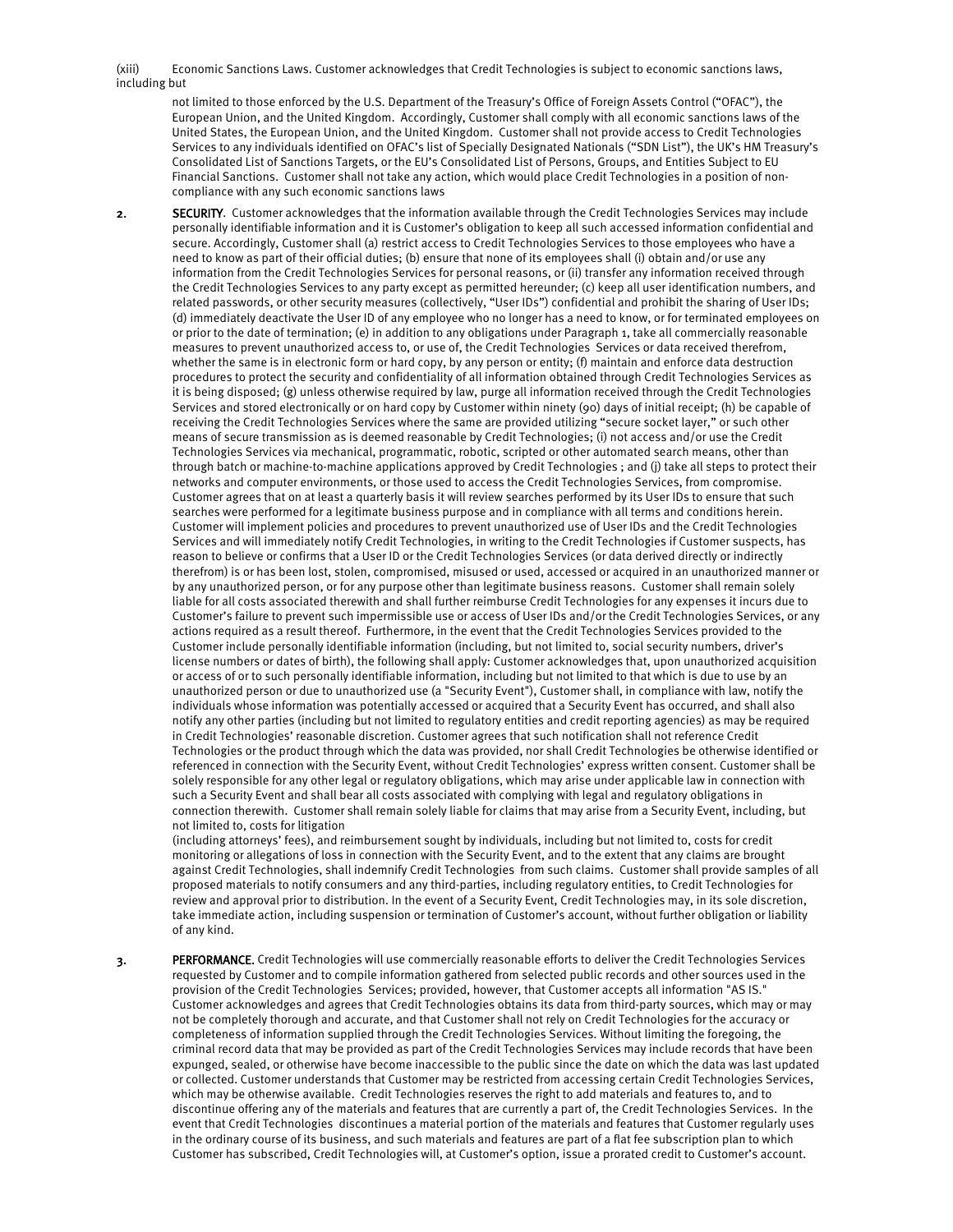- 4. INTELLECTUAL PROPERTY; CONFIDENTIALITY. Customer agrees that Customer shall not reproduce, retransmit, republish, or otherwise transfer for any commercial purposes the Credit Technologies Services' information, programs or computer applications. Customer acknowledges that Credit Technologies (and/or its third party data providers) shall retain all right, title, and interest under applicable contractual, copyright, patent, trademark, Trade Secret and related laws in and to the Credit Technologies Services and the data and information that they provide. Customer shall use such materials in a manner consistent with Credit Technologies' interests and the terms and conditions herein, and shall notify Credit Technologies of any threatened or actual infringement of Credit Technologies' rights. Notwithstanding anything in this Agreement to the contrary, Credit Technologies or Credit Technologies 's data provider shall own Customer's search inquiry data used to access the Credit Technologies Services (in the past or future) and may use such data for any purpose consistent with applicable federal, state and local laws, rules and regulations. Customer and Credit Technologies acknowledge that they each may have access to confidential information of the disclosing party ("Disclosing Party") relating to the Disclosing Party's business including, without limitation, technical, financial, strategies and related information, computer programs, algorithms, know-how, processes, ideas, inventions (whether patentable or not), schematics, Trade Secrets (as defined below) and other information (whether written or oral), and in the case of Credit Technologies' information, product information, pricing information, product development plans, forecasts, data contained in Credit Technologies Services, and other business information ("Confidential Information"). Confidential Information shall not include information that: (i) is or becomes (through no improper action or inaction by the Receiving Party (as defined below)) generally known to the public; (ii) was in the Receiving Party's possession or known by it prior to receipt from the Disclosing Party; (iii) was lawfully disclosed to Receiving Party by a third-party and received in good faith and without any duty of confidentiality by the Receiving Party or the third-party; or (iv) was independently developed without use of any Confidential Information of the Disclosing Party by employees of the Receiving Party who have had no access to such Confidential Information. "Trade Secret" shall be deemed to include any information which gives the Disclosing Party an advantage over competitors who do not have access to such information as well as all information that fits the definition of "trade secret" set forth in the Official Code of Georgia Annotated § 10-1-761(4). Each receiving party ("Receiving Party") agrees not to divulge any Confidential Information or information derived therefrom to any third-party and shall protect the confidentiality of the Confidential Information with the same degree of care it uses to protect the confidentiality of its own confidential information and trade secrets, but in no event less than a reasonable degree of care. Notwithstanding the foregoing, the Receiving Party may disclose Confidential Information solely to the extent required by subpoena, court order or other governmental authority, provided that the Receiving Party shall give the Disclosing party prompt written notice of such subpoena, court order or other governmental authority so as to allow the Disclosing party to have an opportunity to obtain a protective order to prohibit or restrict such disclosure at its sole cost and expense. Confidential Information disclosed pursuant to subpoena, court order or other governmental authority shall otherwise remain subject to the terms applicable to Confidential Information. Each party's obligations with respect to Confidential Information shall continue for the term of this Agreement and for a period of five (5) years thereafter, provided however, that with respect Trade Secrets, each party's obligations shall continue for so long as such Confidential Information continues to constitute a Trade Secret.
- 5. WARRANTIES/LIMITATION OF LIABILITY. Neither Credit Technologies, nor its subsidiaries and affiliates, nor any thirdparty data provider (for purposes of indemnification, warranties, and limitations on liability, Credit Technologies, its subsidiaries and affiliates, and its data providers are hereby collectively referred to as "Credit Technologies") shall be liable to Customer (or to any person claiming through Customer to whom Customer may have provided data from the Credit Technologies Services) for any loss or injury arising out of or caused in whole or in part by Credit Technologies' acts or omissions in procuring, compiling, collecting, interpreting, reporting, communicating, or delivering the Credit Technologies Services. If, notwithstanding the foregoing, liability can be imposed on Credit Technologies then Customer agrees that Credit Technologies 's aggregate liability for any and all losses or injuries arising out of any act or omission of Credit Technologies in connection with anything to be done or furnished under this Agreement, regardless of the cause of the loss or injury, and regardless of the nature of the legal or equitable right claimed to have been violated, shall never exceed One Hundred Dollars (\$100.00); and Customer covenants and promises that it will not sue Credit Technologies for an amount greater than such sum even if Customer and/or third parties were advised of the possibility of such damages and that it will not seek punitive damages in any suit against Credit Technologies. Credit Technologies does not make and hereby disclaims any warranty, express or implied with respect to the Credit Technologies Services. Credit Technologies does not guarantee or warrant the correctness, completeness, merchantability, or fitness for a particular purpose of the Credit Technologies Services or information provided therein. In no event shall Credit Technologies be liable for any indirect, incidental, or consequential damages, however arising, incurred by Customer from receipt or use of information delivered hereunder or the unavailability thereof. Due to the nature of public record information, the public records and commercially available data sources used in Credit Technologies Services may contain errors. Source data is sometimes reported or entered inaccurately, processed poorly or incorrectly, and is generally not free from defect. Credit Technologies Services are not the source of data, nor are they a comprehensive compilation of the data. Before relying on any data, it should be independently verified.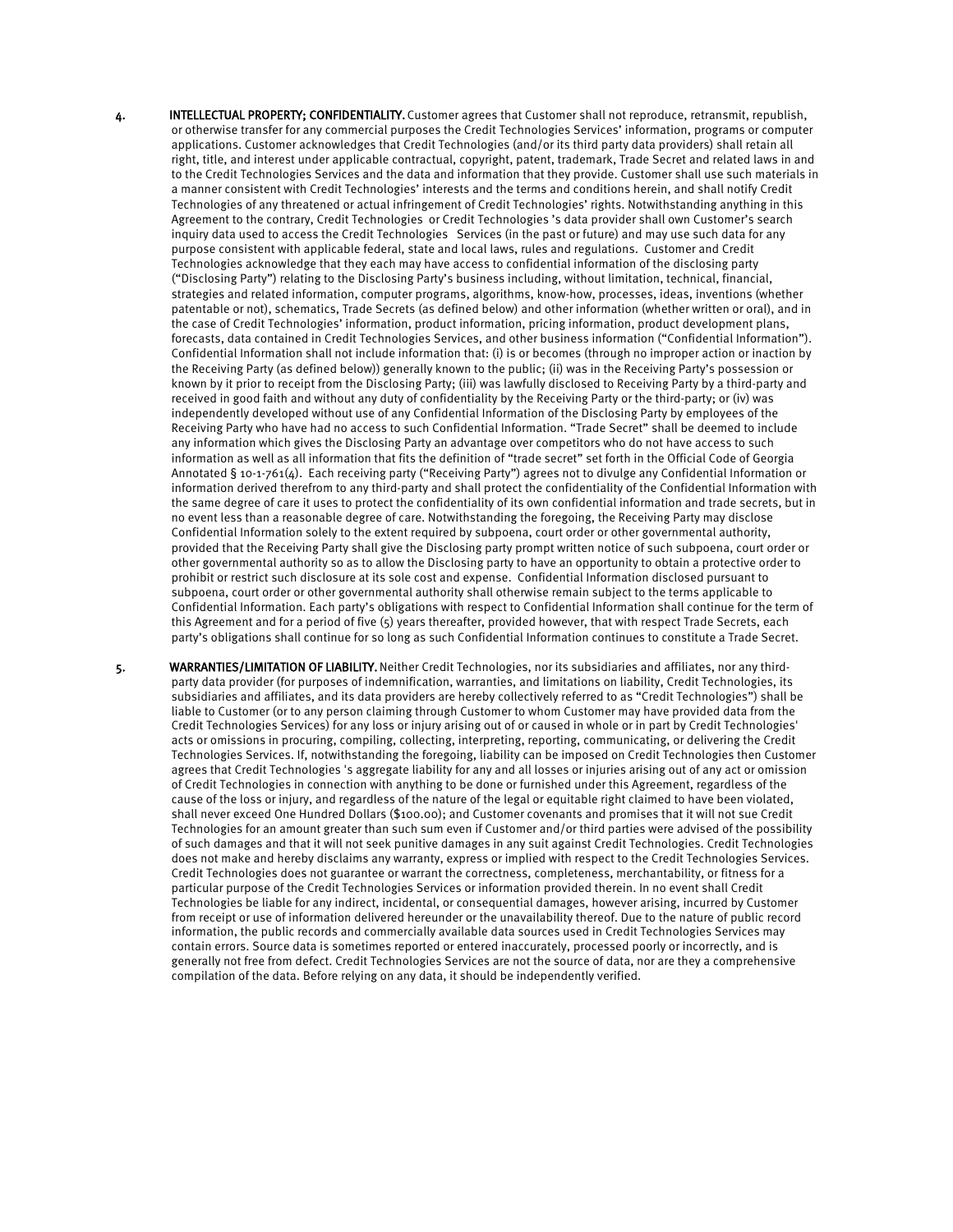- 6. INDEMNIFICATION. Customer hereby agrees to protect, indemnify, defend, and hold harmless Credit Technologies from and against any and all costs, claims, demands, damages, losses, and liabilities (including attorneys' fees and costs) arising from or in any way related to (a) use of information received by Customer (or any third party receiving such information from or through Customer) furnished by or through Credit Technologies; (b) breach of any terms, conditions, representations or certifications in this Agreement; and (c) any Security Event. Credit Technologies hereby agrees to protect, indemnify, defend, and hold harmless Customer from and against any and all costs, claims, demands, damages, losses, and liabilities (including attorneys' fees and costs) arising from or in connection with any third-party claim that the Credit Technologies Services or data contained therein, when used in accordance with this Agreement, infringe a United States patent or United States registered copyright, subject to the following: (i) Customer must promptly give written notice of any claim to Credit Technologies; (ii) Customer must provide any assistance which Credit Technologies may reasonably request for the defense of the claim (with reasonable out of pocket expenses paid by Credit Technologies); and (iii) Credit Technologies has the right to control the defense or settlement of the claim; provided, however, that the Customer shall have the right to participate in, but not control, any litigation for which indemnification is sought with counsel of its own choosing, at its own expense. Notwithstanding the foregoing, Credit Technologies will not have any duty to indemnify, defend or hold harmless Customer with respect to any claim of infringement resulting from (1) Customer's misuse of the Credit Technologies Services; (2) Customer's failure to use any corrections made available by Credit Technologies ; (3) Customer's use of the Credit Technologies Services in combination with any product or information not provided or authorized in writing by Credit Technologies; or (4) any information, direction, specification or materials provided by Customer or any third-party. If an injunction or order is issued restricting the use or distribution of any part of the Credit Technologies Services, or if Credit Technologies determines that any part of the Credit Technologies Services is likely to become the subject of a claim of infringement or violation of any proprietary right of any third-party, Credit Technologies may in its sole discretion and at its option
	- (A) procure for Customer the right to continue using the Credit Technologies Services;
	- (B) replace or modify the Credit Technologies Services so that they become non-infringing, provided such modification or replacement does not materially alter or affect the use or operation of the Credit Technologies Services; or
	- (C) terminate this Agreement and refund any fees relating to the future use of the Credit Technologies Services. The foregoing remedies constitute Customer's sole and exclusive remedies and Credit Technologies' entire liability with respect to infringement claims or actions.
- 7. AUDIT. Customer understands and agrees that, in order to ensure compliance with the FCRA, GLBA, DPPA, other similar state or federal laws, regulations or rules, regulatory agency requirements, this Agreement, and Credit Technologies' obligations under its contracts with its data providers and Credit Technologies' internal policies, Credit Technologies may conduct periodic reviews of Customer's use of the Credit Technologies Services and may, upon reasonable notice, audit Customer's records, processes and procedures related to Customer's use, storage and disposal of Credit Technologies Services and information received therefrom. Customer agrees to cooperate fully with any and all audits and to respond to any such audit inquiry within ten (10) business days, unless an expedited response is required. Violations discovered in any review and/or audit by Credit Technologies will be subject to immediate action including, but not limited to, suspension or termination of the license to use the Credit Technologies Services, reactivation fees, legal action, and/or referral to federal or state regulatory agencies.
- 8. SURVIVAL OF AGREEMENT. Provisions hereof related to release of claims; indemnification; use and protection of information, data and Credit Technologies Services; payment for the Credit Technologies Services; audit; Credit Technologies' use and ownership of Customer's search inquiry data; disclaimer of warranties; security; customer data and governing law shall survive any termination of the license to use the Credit Technologies Services.
- 9. EMPLOYEE TRAINING. Customer shall train new employees prior to allowing access to Credit Technologies Services on Customer's obligations under this Agreement, including, but not limited to, the licensing requirements and restrictions under Paragraph 1 and the security requirements of Paragraph 2. Customer shall conduct a similar review of its obligations under this Agreement with existing employees who have access to Credit Technologies Services no less than annually. Customer shall keep records of such training.
- 10. ATTORNEYS' FEES. The prevailing party in any action, claim or lawsuit brought pursuant to this Agreement is entitled to payment of all attorneys' fees and costs expended by such prevailing party in association with such action, claim or lawsuit.
- 11. TAXES. The charges for all Credit Technologies Services are exclusive of any state, local, or otherwise applicable sales, use, or similar taxes. If any such taxes are applicable, they shall be charged to Customer's account.
- 12. CUSTOMER CHANGES/CREDIT REPORT. Customer acknowledges and understands that Credit Technologies will only allow Customer access to the Credit Technologies Services if Customer's credentials can be verified in accordance with Credit Technologies' internal credentialing procedures. Customer shall notify Credit Technologies immediately of any changes to the information on Customer's Application for the Credit Technologies Services, and, if at any time Customer no longer meets Credit Technologies' criteria for providing such service; Credit Technologies may terminate this Agreement. Customer is required to promptly notify Credit Technologies of a change in ownership of Customer's company, any change in the name of Customer's company, and/or any change in the physical address of Customer's company.